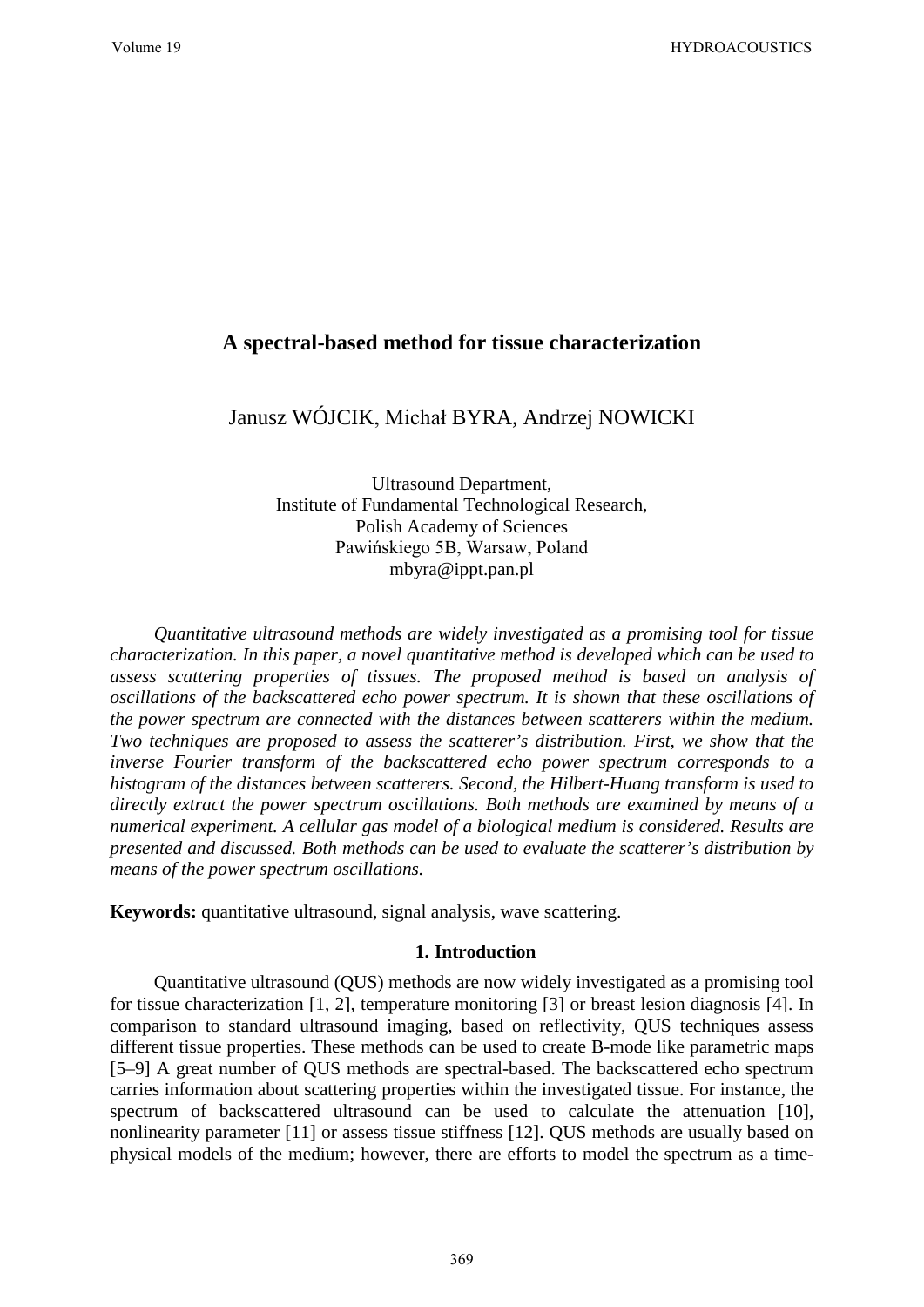series, and extract useful features for tissue characterization [13,14]. While the spectrum of the ultrasonic pulse reflected from a single scatterer is similar to the spectrum of the transmitted pulse, the signal resulting from reflection on a cluster of scatterers is much more complex; the spectrum becomes less smooth, exhibiting strong variability reflecting local, specific, scattering conditions in the tissue.

In this paper, a novel spectral-based method for tissue characterization is described. Our method is based on analysis of the backscattered echo spectrum. It is proved that the spectrum variability can be used for tissue characterization. First, a model is derived to show that the spectrum variability is related to the scatterers' distribution. For this purpose, the model of point scatterers is used. The backscattered echo power spectrum can be split into the spectrum of the emitted signal, and a part characterizing the medium. Next, the Hilbert-Huang transform (HHT) is applied to decompose the power spectrum into so-called "intrinsic mode functions" (IMF). It is depicted that IMFs caries information on the spectrum variability.

## **2. Materials and methods**

In this study, a 1-D model of the medium, consisting of point scatterers will be considered. Let us express the scattering from a point target as:

$$
f(t) = wp(t - t_i),
$$
\n(1)

where *w* is the reflectivity of the point scatterer. It describes the physical properties of the scatterer, and the capacity to reflect the incident ultrasound pulse  $p(t)$ . It must be stated that in our model the incident wave is not modified as it propagates through the medium. The time shift  $t_i$  corresponds to the scatterer's position by means of the relation  $t_i = \frac{2z_i}{c}$ , where  $z_i$  is the propagation distance and  $c$  is the speed of sound (constant speed of sound  $c$  is assumed).

Let us consider the medium consisting of *J* scatterers. The spectrum of backscattered echo from a collection of *J* scatterers can be expressed as a linear combination:

$$
E(\omega) = P(\omega)H(\omega) = P(\omega) \sum_{j}^{J} w_{j} e^{-i\omega t_{j}},
$$
\n(2)

where  $P(\omega)$  is the Fourier transform of the emitted pulse, the sum  $H(\omega)$  characterizes the medium,  $w_i$  and  $t_i$  are the reflectivity and time (spatial) shift of the *j*-th scatterer, respectively. Additionally, the power spectrum is given by:

$$
Q_E(\omega) = E(\omega)E^*(\omega) = |P(\omega)|^2 \sum_j^J w_j e^{-i\omega t_j} \sum_h^J w_h e^{i\omega t_h} =
$$
  

$$
= |P(\omega)|^2 \left\{ \sum_j w_j^2 + \sum_{j,h: j (3)
$$

The power spectrum  $Q_E(\omega)$  is the Fourier transform of the autocorrelation function. According to the eq.(3), the power spectrum is a product of the emitted pulse power spectrum and an oscillatory part describing spectrum variability. The last part is connected with the distances between scatterers  $t_h - t_j = \frac{2(z_h - z_j)}{c} = \frac{2a_{h,j}}{c}$  in the medium.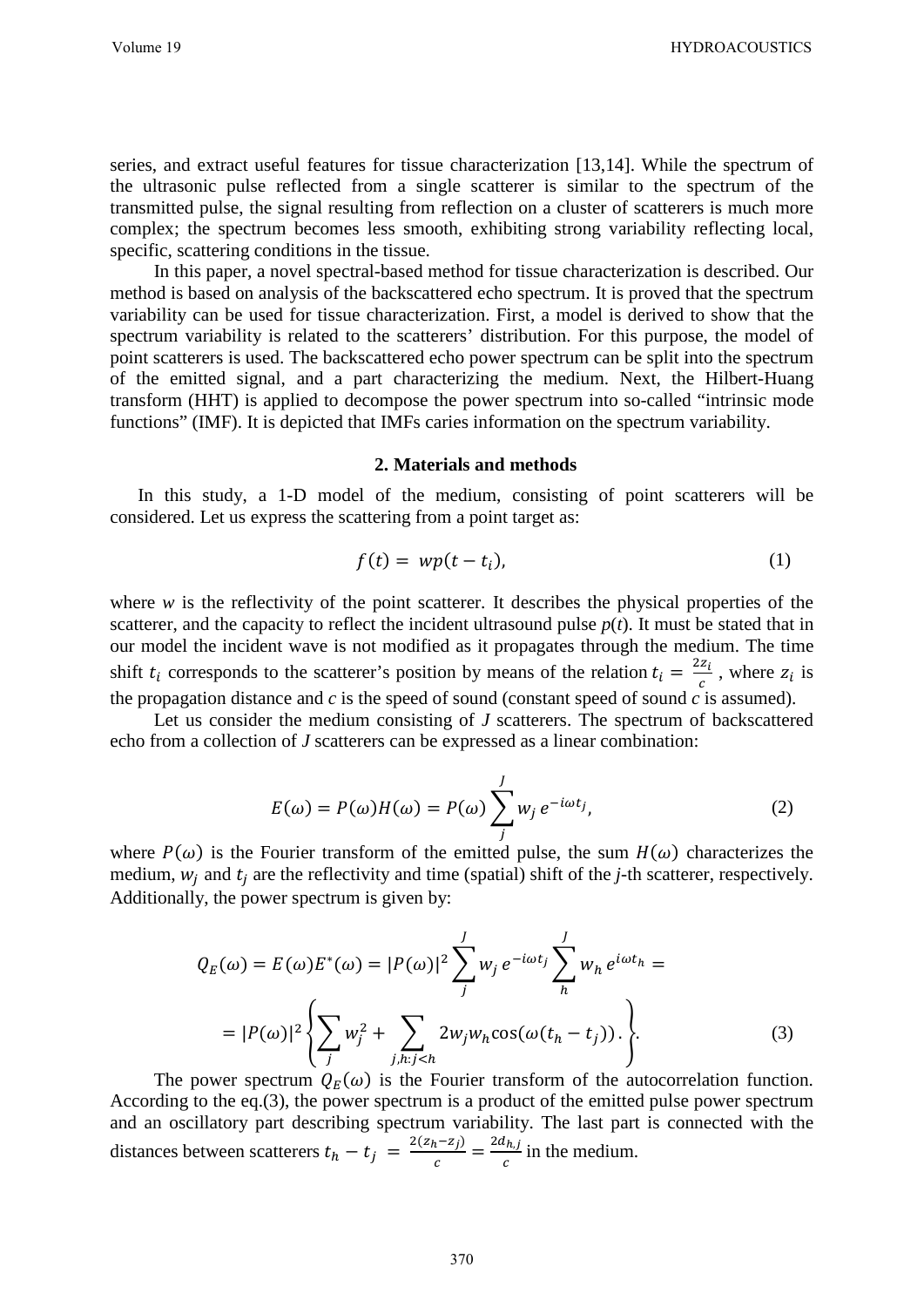Volume 19 HYDROACOUSTICS

In order to estimate the spatial distribution of distances  $q(d)$  (histogram) between scatterers, the inverse Fourier transform of the oscillatory part in eq. (3) must be calculated:

$$
q'(t) = F^{-1} \left\{ \sum_{j} w_{j}^{2} + \sum_{j,h:j  

$$
= \sum_{j} w_{j}^{2} \delta(0) + \sum_{j,h:j  

$$
= q(d) = \sum_{j} w_{j}^{2} \delta(0) + \sum_{j,h:j (4)
$$
$$
$$

where  $\delta(\cdot)$  is the Dirac delta function and  $t = \frac{2d}{c}$ . The above sum can be interpreted as a histogram of distances between scatterers with reflectivities  $w_i w_h$  that measure the importance of a particular distance  $d_{hj}$ . Generally, for *J* scatterers there will be  $J(J-1)/2$ possible distances. With equidistant scatterers, the shape of the histogram can be easily predicted. However, to model biological conditions, scatterers must be localized randomly. To accomplish this, a cellular automaton discrete model was utilized. The line of length *L* was divided into *J* equal bins (one for each scatterer) of length *D=L/J*. The position of the *j*-th scatterers was given by  $z_j = z_{oj} + \varsigma_j$ ,  $z_{oj} = (j - 1/2)D$  was the position of the *j*-th bin's center. The random variable  $\varsigma_i$  was used to provide a random position of the scatterer in the cell. In our study,  $\zeta_j$  was sampled from the uniform distribution on the interval  $\left[-\frac{\chi D}{2}, \frac{\chi D}{2}\right]$ , where  $0 < \chi < 1$  is the level of chaotization, when scatterers are placed regularly  $\chi = 0$ .

Equation (3) suggests that the oscillations of the power spectrum are related to the scatterer's spatial distribution, and that these oscillations are modified by the power spectrum of the emitted pulse (multiplicative process). The band-width of the emitted pulse is crucial, since the use of a wide-band pulse would result in illegibility of the histogram in eq. (4). This raises the question of how to measure the oscillations efficiently, since the histogram may be biased. To address this issue and extract the oscillations, the HHT method was used [15]. The HHT algorithm allows you to decompose a signal into so-called IMF along with the trend. It works well for signals that are nonstationary and nonlinear. Each IMF carries information about the oscillations of the analyzed signal. In ultrasound imaging, usually Gaussian pulses (or similar) are used, which corresponds to spectrums that are Gaussian shaped. In our case, the HHT can be used to extract from eq. (4) the emitted pulse power spectrum (trend), and the oscillations as IMFs. To decompose the signal, the empirical mode decomposition (EMD) method is used:

- 1. Identify all the local extremes in the signal.
- 2. Connect all the local maxima to create the upper envelope
- 3. Connect all the local minima to create the lower envelope
- 4. Calculate the mean envelope
- 5. Subtract the mean envelope from the signal to obtain the first IMF.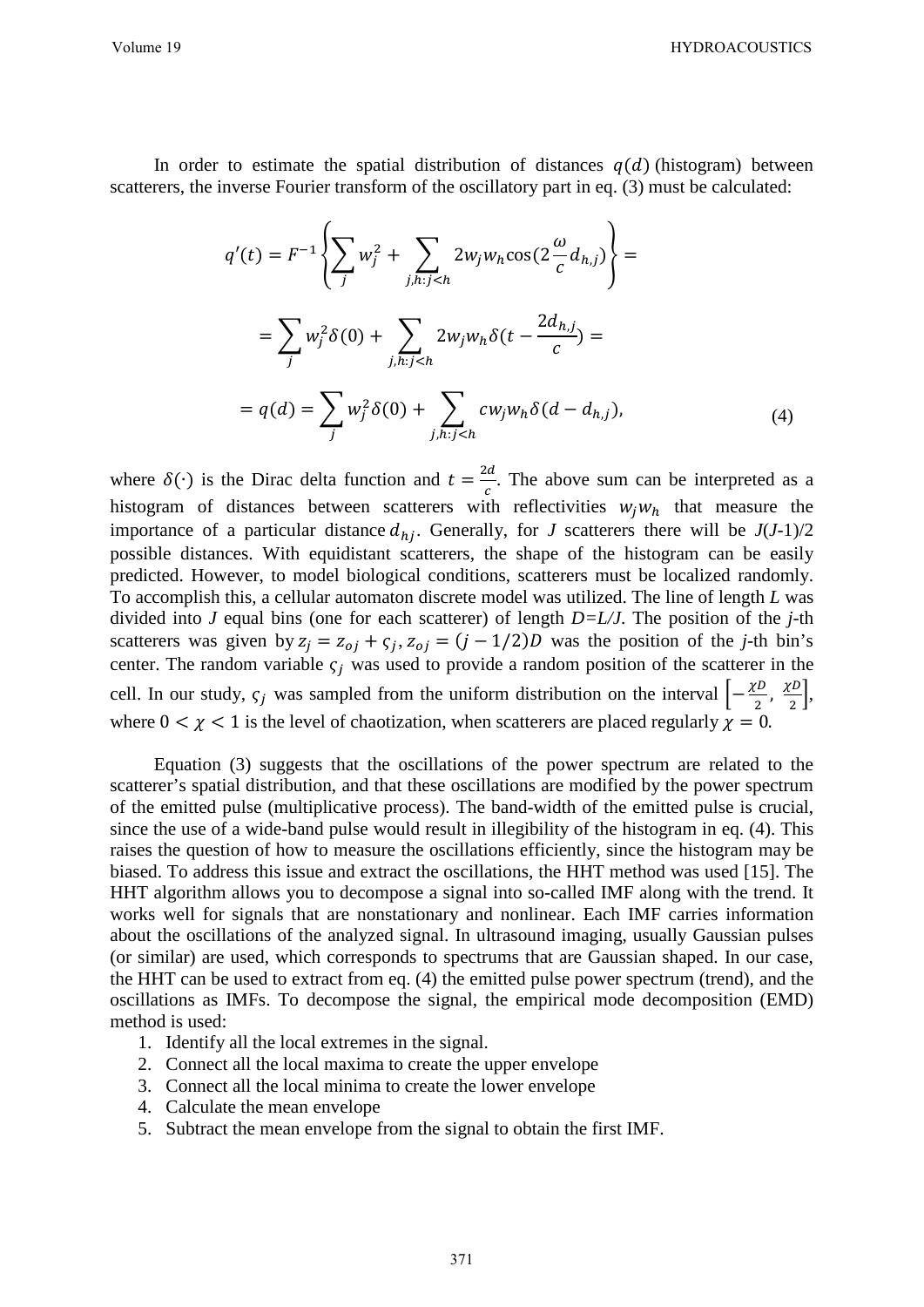Next, the analyzed signal is replaced by the first IMF and the EMD is repeated. Some kind of interpolation must be used to calculate envelopes; and, in our study, linear interpolation was applied. Linear interpolation proved to be robust. What is more, it doesn't generate artefacts, although it may be less suitable for the analysis of rapidly-changing signals. The HHT decomposition is linear, by summing of IMFs and trends it is possible to reconstruct the original signal.

### **3. Results**

For the numerical simulation, *L* and *J* were set to 20 mm and 20, respectively. It corresponds to cells that are equidistant. In this case, regularly placed scatterers would be apart from each other by 1 mm. Additionally, reflectivities were sampled from the uniform distribution on the interval [−0.5, 0.5]. An exemplary realization is shown in the fig. 1.

First, different levels of chaotization were set, and the power spectrum of the medium (eq.3) was calculated. Results are depicted in the fig. 2. Additionally, the histograms of distances (eq.4) are presented. Here, the emitted pulse power spectrum was not considered; instead, a quasi-Dirac delta function was used for calculations. For clarity, the reflectivities were set to 1.



Fig. 1. Exemplary realization of the randomly allocated scatterers with different reflectivities.



Fig. 2. Histogram of distances, and the power spectrum, for different levels of chaotization.

372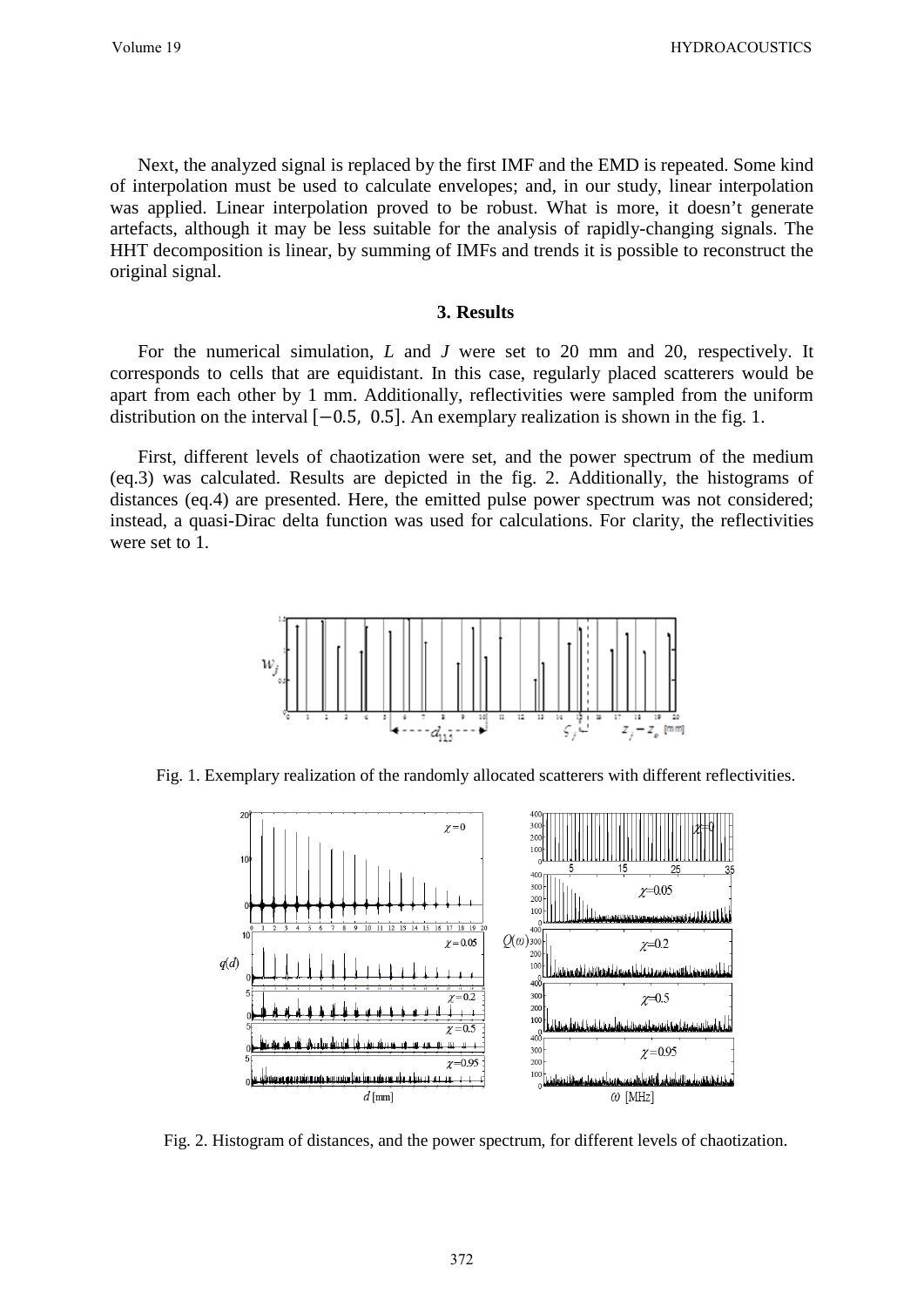Next, the spectrum of emitted pulse was also considered. The center frequency was set to 5 MHz. Fig. 3 illustrates the HHT method. The power spectrum of the backscattered echo  $Q(\omega)$  and four extracted IMFs are presented, along with the histograms. Due to the linearity of the Fourier transform, it is possible to reconstruct the original power spectrum or histogram.



Fig. 3. The power spectrum of the backscattered echo and its IMFs, along with the histograms of distances (eq.4).

#### **4. Discussion**

As can be observed in fig. 2, the histogram can be simply used to calculate unique distances between scatterers. For example, for 20 equidistant scatterers there will be 19 distances of 1 mm. However, with the increased level of chaotization, the histogram becomes flatter, which corresponds to a larger number of unique distances between scatterers. What is important, therefore, when the chaotization level is low, the histogram is still able to perceive that the scatterers were placed in cells. This proves, that the derived method is sensitive to the coherent scattering which occurs when the scatterers are regularly distributed. However, in the case of backscattered echo, the power spectrum of the medium would be additionally multiplied by the spectrum of the emitted pulse. This multiplication in the frequency domain corresponds to a convolution which would blur the histogram, and make the exact calculation of distances impossible.

On the other hand, the HHT method can be used to extract oscillations directly from the power spectrum, which is illustrated in the fig. 3. The original power spectrum is depicted in red (top left image), its shape corresponds to the emitted pulse power spectrum that was affected by strong oscillations. Clearly, the IMFs extract oscillations. What is more, each subsequent IMF refers to oscillations of lower frequency. According to eq. (3), lower oscillations are caused by larger distances between scatterers. With the HHT method it is possible to extract oscillations which correspond to different distances between scatterers. However, it is hard to indicate which distances are included in a particular IMF. This reveals a disadvantage of the HHT algorithm. On the other hand, IMFs can be further analyzed with the Fourier transform, or other methods, to extract features that characterize the scatterer's distribution. For instance, each IMF caries unique information about distances of scatterers,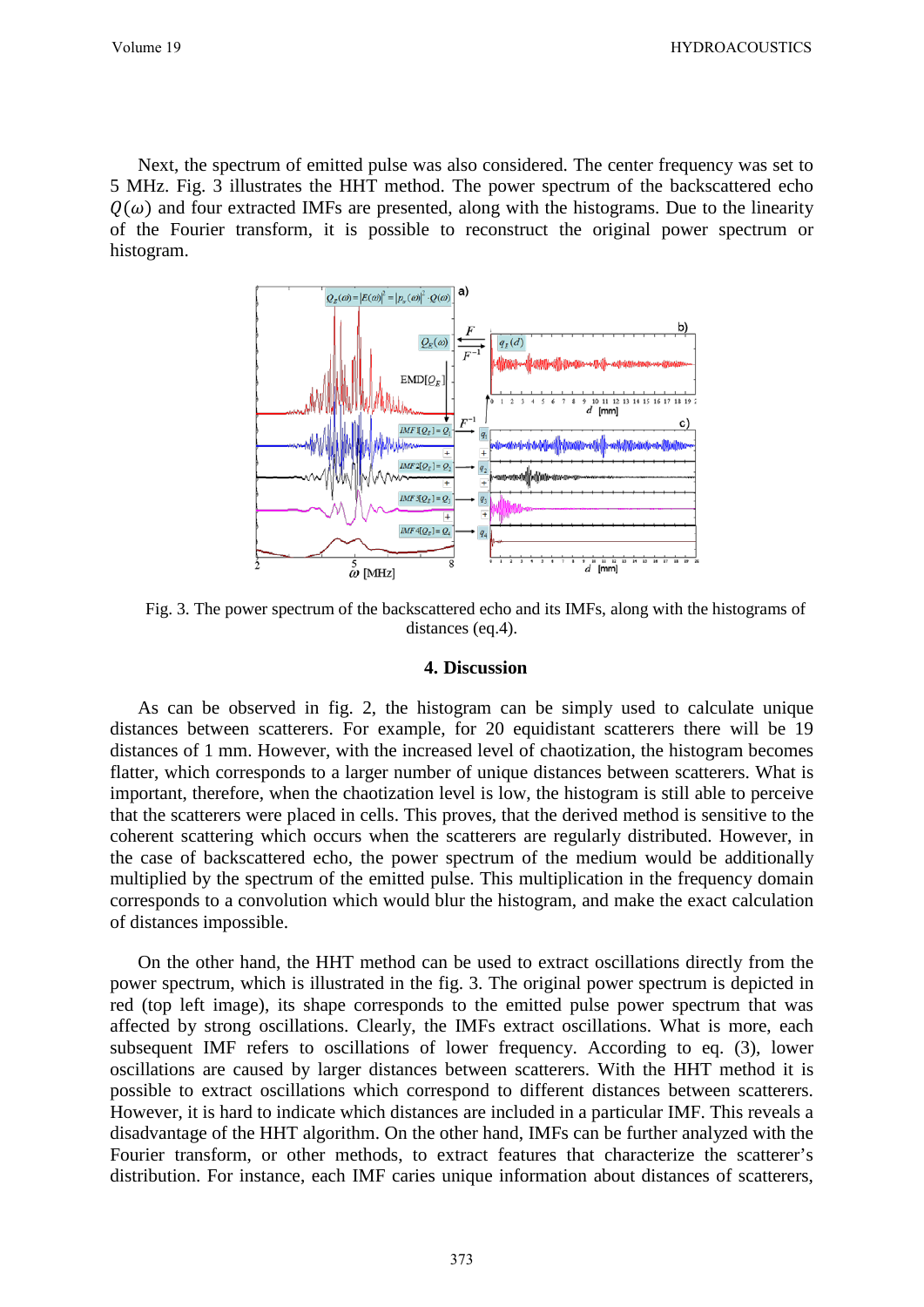therefore its histogram (inverse Fourier transform) corresponds to these particular distances. After the HHT decomposition, it is possible to take the inverse Fourier transform of each IMF to obtain histograms as shown in the fig. 3. Due to linearity of the inverse Fourier transform, histograms can be summed up to reconstruct the original histogram. This proves that the HHT has the ability to decompose the histogram into parts which depend on different oscillations.

## **5. Conclusions**

In this study, a novel QUS method was developed and examined by means of a numerical experiment. Point scatterers were randomly distributed, and different levels of chaotization were assumed. Oscillations of the backscattered echo power spectrum are caused by the distribution of scatterers. As it was derived, the function  $q(d)$  can be interpreted as a histogram of distances. When the emitted pulse is not considered, the histogram can be simply used to calculate unique distances between scatterers. The HHT method can be applied directly to extract oscillations from the power spectrum. Each IMF corresponds to oscillations that were caused by different distances between scatterers. We believe that our two methods, the histogram of distances and HHT decomposition, can be used for tissue characterization. However, the proposed methods require experimental validation to evaluate their quality, and comparison with other widely used QUS methods.

## **Acknowledgments**

This work was supported by National Science Center Grant Number UMO-2014/13/B/ST7/01271.

## **References**

- [1] J. Mamou, M.L. Oelze, Quantitative Ultrasound in Soft Tissues, Springer Netherlands, 2013.
- [2] M.L. Oelze, J. Mamou, Review of Quantitative Ultrasound: Envelope Statistics and Backscatter Coefficient Imaging and Contributions to Diagnostic Ultrasound, IEEE Trans. Ultrason. Ferroelectr. Freq. Control. 63 (2016) 336–351.
- [3] M. Byra, B. Gambin, Temperature detection based on nonparametric statistics of ultrasound echoes, Hydroacoustics. 18 (2015) 17–23.
- [4] A. Nowicki, H. Piotrzkowska-Wroblewska, J. Litniewski, M. Byra, B. Gambin, E. Kruglenko, K. Dobruch-Sobczak, Differentiation of normal tissue and tissue lesions using statistical properties of backscattered ultrasound in breast, in: Ultrason. Symp. (IUS), 2015 IEEE Int., 2015: pp. 1–4.
- [5] H. Tadayyon, A. Sadeghi-Naini, G.J. Czarnota, Non-invasive characterization of locally advanced breast cancer using textural analysis of quantitative ultrasound parametric images, Transl. Oncol. 7 (2014) 759–767.
- [6] H. Tadayyon, A. Sadeghi-Naini, L. Wirtzfeld, F.C. Wright, G. Czarnota, Quantitative ultrasound characterization of locally advanced breast cancer by estimation of its scatterer properties., Med. Phys. 41 (2014) 12903.
- [7] P.H. Tsui, C.K. Yeh, Y.Y. Liao, C.C. Chang, W.H. Kuo, K.J. Chang, C.N. Chen, Ultrasonic Nakagami Imaging: A Strategy to Visualize the Scatterer Properties of Benign and Malignant Breast Tumors, Ultrasound Med. Biol. 36 (2010) 209–217.
- [8] M. Byra, A. Nowicki, H. Piotrzkowska-Wróblewska, K. Dobruch-Sobczak, Classification of breast lesions using segmented quantitative ultrasound maps of